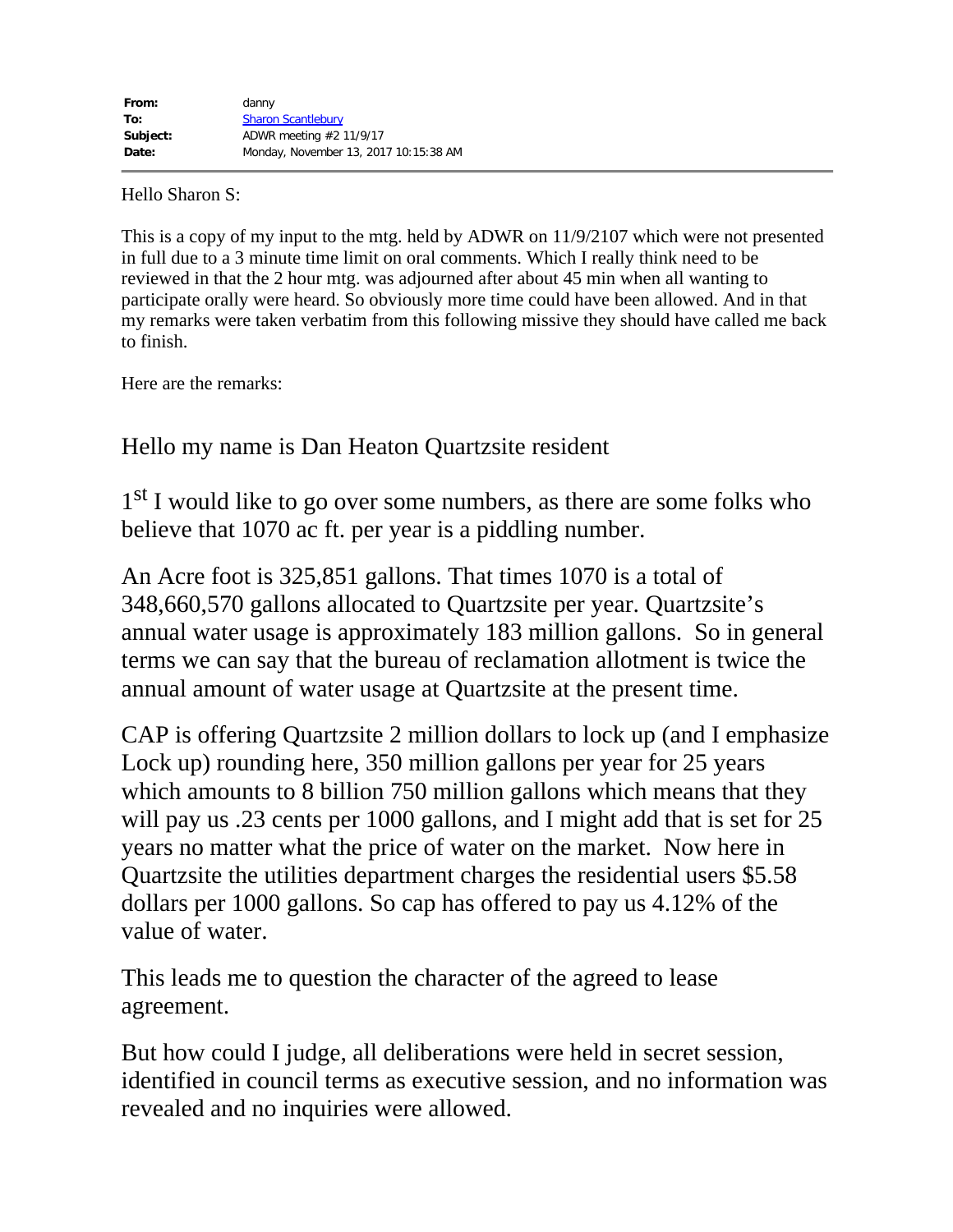That is why at the May 9 2017 regular council mtg., which was held following the special session on May 1 2017 authorizing the CAP agreement I made the following statement at call to public.

I request that the town council of Quartzsite AZ reconsider their 4 to 2 vote on agenda item 2 of the special meeting held at 8:45 am on May 1 2017, which was a vote to accept the leasing of the Colorado River allotment for a period of 25 years to the CAWCD. For the following reasons:

1. Four days' notice given for the public to be aware of the meeting of which included a weekend.

2. The public in general was not made aware that a decision was imminent, but that studies were on going

3. All facets of the agreement were made in executive session with no public input.

4. The special mtg. was only set up for a 15 minute time frame which caused public input during the section on "public discussion of the motion" to be cut off.

These four issues are the reason that I respectfully and with due respect decorum and protocol request the above noted reconsideration.

No action was taken

I believe that the CAP agreement should be put aside until vetted by the community through meetings and a referendum due to lack of input and involvement by residents as countenanced by the town council.

Another question, is there a transcript of the comments that were made in each of the 3 meetings regarding the allotment to the CAWCD?